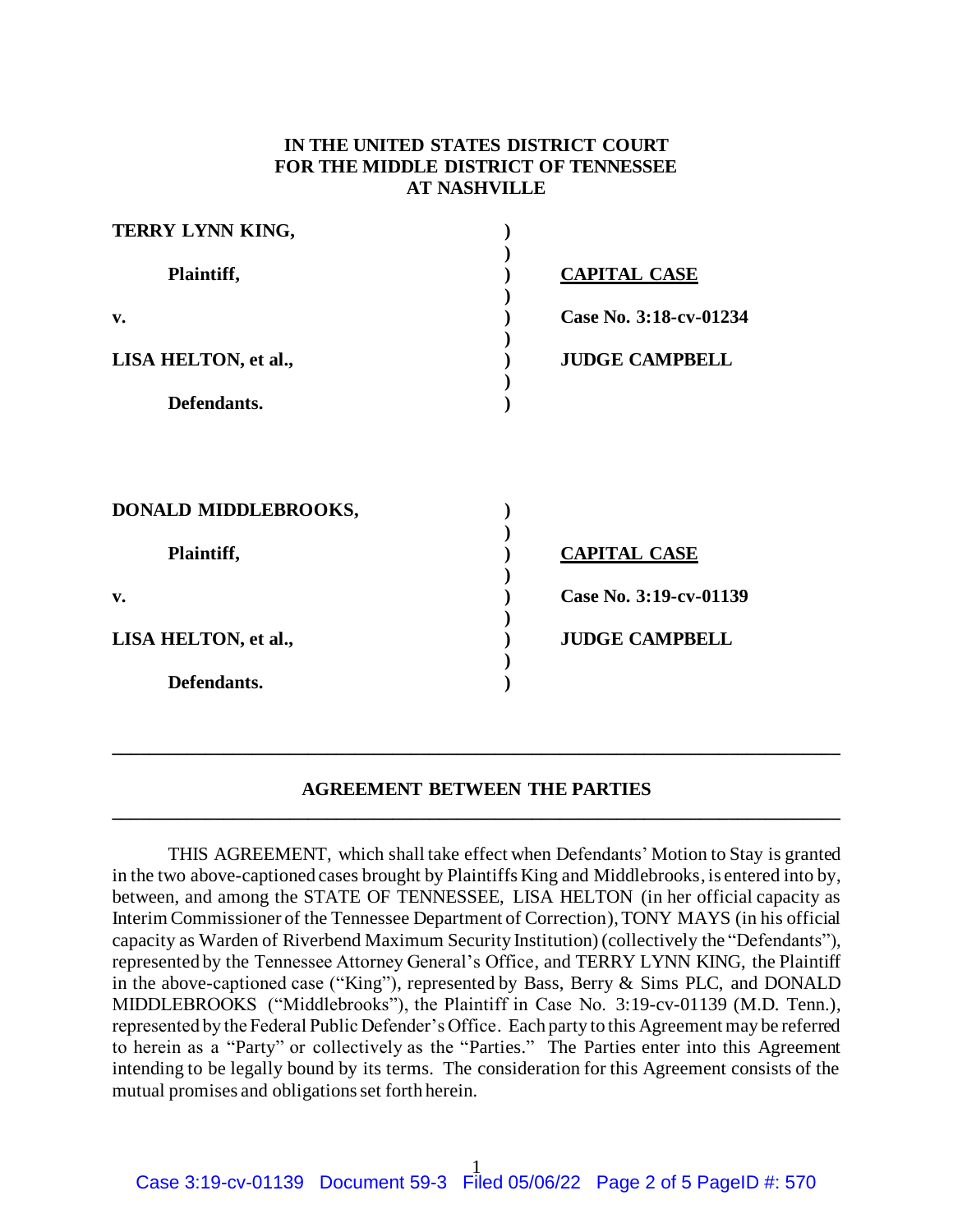# **Recitals**

A. Whereas, on April 20, 2022, the District Court consolidated the cases of King and Middlebrooks for trial, set for October 4, 2022 (Case No. 3:18-cv-01234, DN 206);

B. Whereas, following complications during the planned execution of Oscar Smith, the parties have reached an agreement in principle regarding the immediate future of these cases;

C. Whereas, the Governor of Tennessee has engaged Ed Stanton III to review the State's lethal injection protocols (the "independent investigation");

NOW, THEREFORE, for and in consideration of the mutual covenants herein contained and other good and valuable consideration, the receipt and sufficiency of which are hereby acknowledged, the Parties agree as follows:

1. Execution Dates for King and Middlebrooks. A motion to set King's execution date will not be filed pursuant to Tenn. Sup. Ct. R. 12(4)(A) until a judgment is entered by the district court in case number 3:18-cv-01234 (M.D. Tenn.) or, in the event of an appeal from that judgment, until an opinion is issued by a panel of the United States Court of Appeals for the Sixth Circuit. In the event Middlebrooks's execution date is reset before the conclusion of a trial or other disposition of his complaint in case number 3:19-cv-01139 (M.D. Tenn.), Defendants will not oppose a motion for stay of execution for Middlebrooks filed in that district court case until a judgment is entered by the district court in that case or, in the event of an appeal, a motion for stay of execution filed under the relevant case number in the Sixth Circuit until an opinion is issued by a panel of the Sixth Circuit. If such a motion for stay is denied, Defendants also agree to advocate for another reprieve from the Governor until a judgment is entered by the district court or, in the event of an appeal, an opinion has been issued by a panel of the Sixth Circuit. If Defendants revise the July 5, 2018 protocol or adopt a new protocol before the district court enters a judgment in case number 3:18-cv-01234 or case number 3:19-cv-01139, Defendants will not object to that Plaintiff—i.e., King or Middlebrooks—amending his complaint one time within ninety (90) days of such revision or adoption to address such a revision or adoption in one count asserting a facial challenge to the revised or new protocol. Nothing in this agreement applies to other litigation outside of the district court case numbers 3:18-cv-01234 and 3:19-cv-01139 (M.D. Tenn.) and any appeal as of right to the Sixth Circuit from a judgment entered in those specific cases.

2. No Expedited Pre-Trial or Trial Following Independent Investigation. Defendants will not seek an expedited pretrial or trial schedule in the pending *King* and *Middlebrooks*federal litigation referenced above, following conclusion of the independent investigation. This should not be understood to waive opposition to any potential motions for an extension of time, motions to reopen discovery, and the like, or any protracted efforts at delay.

3. Independent Investigation. Defendants take no position on whether counsel for King and Middlebrooks should meet with independent counsel Ed Stanton III.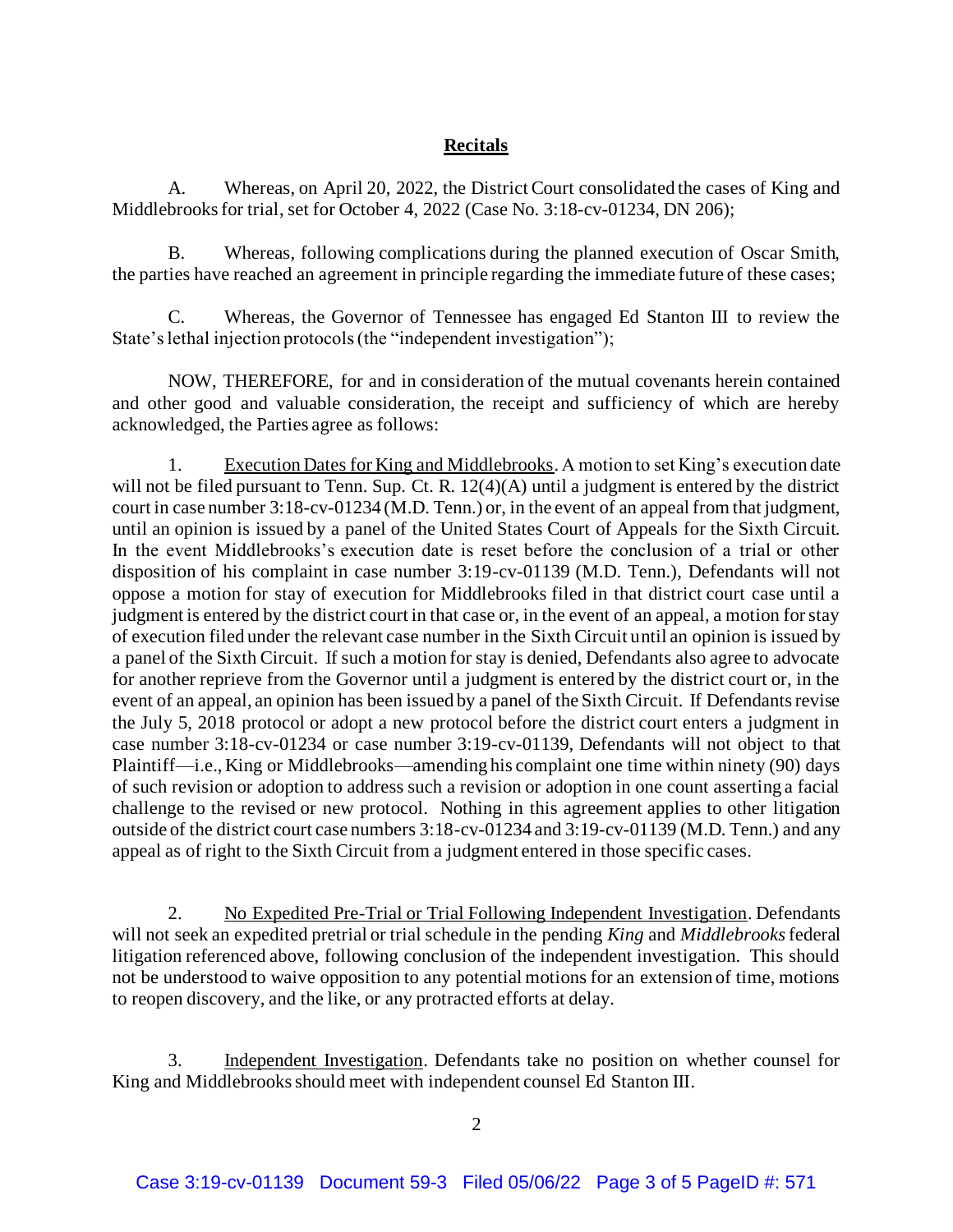4. Discovery. All discovery will be stayed pending the conclusion of the independent investigation and the timely completion of related corrective action.

5. Summary Judgment & Stay Motions. Plaintiffs will not oppose Defendants' withdrawal of their summary judgment motion in the *King* litigation, and Plaintiffs will not oppose Defendants' motion for a stay in both the *King* and the *Middlebrooks*litigation.

## 6. Miscellaneous.

(a) This Agreement constitutes the entire agreement, understanding, negotiation, and discussion, whether written or oral, between the Parties. There are no covenants, conditions, agreements, representations, warranties or any other terms or provisions, express or implied, collateral, statutory or otherwise, relating to the subject matter hereof, except as herein provided.

(b) This Agreement is to be governed, interpreted, and enforced in accordance with the laws of the state of Tennessee. Exclusive venue for any disputes shall be in the United States District Court for the Middle District of Tennessee.

(c) No amendments or modifications of this Agreement shall be deemed effective unless made in writing and signed by the parties hereto.

(d) This Agreement may be executed in any number of counterparts, and such counterparts executed and delivered, each as an original, shall constitute but one and the same instrument. A photocopy, facsimile or other electronic signature of a party hereto has the same force and effect as an original signature of such party.

(e) Each Party has carefully read this Agreement and fully understands the scope and effect of its terms and has had an opportunity to consult with an attorney. No Party has relied on any representations or statements made by the other Party that are not specifically set forth in this Agreement. Each Party enters into and signs this Agreement knowingly and voluntarily, without duress or coercion of any kind whatsoever and with the intent of being bound by this Agreement and agree that the terms of this Agreement are reasonable.

(f) Each Party to this Agreement shall execute and deliver such documents and shall take such actions as may be reasonably necessary or desirable to effect the transactions described in this Agreement as mutually approved by their respective counsels.

(g) Each Party warrants that the persons executing this Agreement have the necessary and appropriate authority and capacity to execute this Agreement and to make this Agreement fully binding upon and enforceable against himself/herself or the entity he/she represents.

Executed to be effective on the same date Defendants' motion to stay is granted.